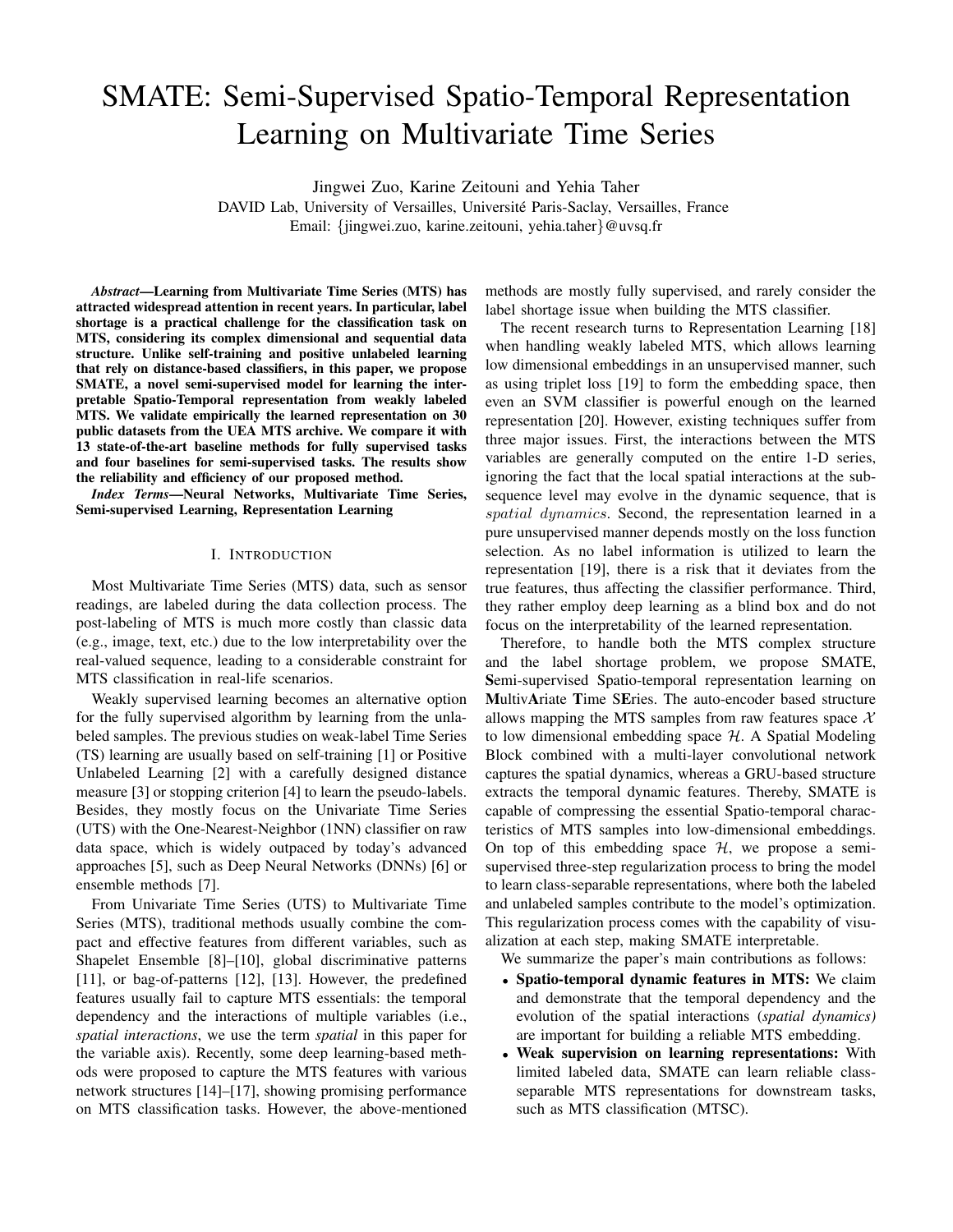- Interpretable MTS embedding learning: SMATE allows for visual interpretability, not only from the classseparable representations but also in each step of the semi-supervised regularization process.
- Extensive experiments on the MTS datasets: The experiments are carried out on various MTS datasets from different application domains. The detailed evaluation with 13 supervised baselines and four semi-supervised work is provided, which shows the effectiveness and the efficiency of SMATE over the state of the art.

The rest of this paper starts with a review of the most related work. Then, we formulate the problems of the paper. Later, we present in detail our proposal SMATE, which is followed by the experiments on real-life datasets and the conclusion.

#### II. RELATED WORK

We begin by discussing the related work on learning MTS representation with the main extension to MTS Classification (MTSC) tasks. Then, we briefly review the previous work on semi-supervised Time Series learning. Table I shows the comparison of the methods for learning MTS representation.

## *A. Multivariate Time Series Representation Learning*

#### Firstly, we give two primary definitions.

Definition 1 (univariate time series): A univariate time series  $\mathbf{x} \in \mathcal{R}^T$  is a sequence of real-valued numbers:  $\mathbf{x}=(x_1,$  $x_2, ..., x_i, ..., x_T$ , where T is the sequence length.

Definition 2 (multivariate time series): A multivariate time series  $\mathbf{x} \in \mathcal{R}^{T \times M}$  is a sequence of real-valued vectors:  $\mathbf{x} = (x_1, x_2, \dots, x_n)$  $x_2, ..., x_i, ..., x_T$ , where  $x_i \in \mathcal{R}^M$ , M is the variable numbers.

A natural way to learn MTS representation is to extend the representation approaches developed earlier on Univariate Time Series (UTS) [21]. This is the case in [22] where the authors further explored Singular Value Decomposition (SVD) with multi-view learning to find the consistency and interactions between variables. Similarly, [8] [9] combine Shapelet representation from different variables to build an ensemble-like learner. Symbolic Representation for Multivariate Time Series (SMTS) [12] adopts the Bag-of-Patterns concept, considering all variables simultaneously and constructs a code-book to model the variable relations. Finally, WEASEL+MUSE [13] extend WEASEL [23] from UTS to MTS by creating a histogram of feature counts to capture the local and global changes in relationships between variables.

Different from the interpretable feature-based representations, various deep learning models are proposed to capture the variable (*i.e., spatial*) interactions in MTS. Multi-Channels Deep Convolutional Neural Networks (MC-DCNN) [15] extract firstly 1D-CNN features from each variable, then combine them with a Fully Connected (FC) Layer. Whereas the authors in [24] abandon the combination strategy but apply directly 1D-CNN to all variables. The 2D-CNN features with the cross-attention mechanism in CA-SFCN [25] enhanced the dependencies captured by 1D-CNN on both temporal and spatial axes. Besides, the recurrent models are widely applied to sequential data. A modified

Gated Recurrent Unit (GRU) described in [16] models MTS with missing values, where each multivariate step is memorized into state units, then the recurrent structure captures the temporal dependencies. Another group of works [26], [27] adopt Graph Neural Networks (GNNs) to model the spatial interactions. However, they are generally designed for forecasting tasks (e.g., traffic forecasting), and most rely on external information (e.g., the road networks) between the variables. Last but not least, the hybrid LSTM-CNN structure is capable of extracting both local and long-term features. Various work such as the Squeeze-and-Excitation block in MLSTM-FCN [14] or the multi-view learning-like module in TapNet [28], enhanced the hybrid structure via modeling the spatial interactions. However, the interactions are generally computed at the sequence level, ignoring the fact that the local spatial interactions at the sub-sequence level may evolve in the dynamic sequence, i.e., *spatial dynamics*. Moreover, they are all fully supervised, requiring huge labels during the training process. Also, the learned representations are resultoriented (e.g., pursuing higher accuracy), with less focus on the interpretability, considered by the data mining community.

TABLE I: Existing methods for learning MTS Representation

|                              | S<br>ŠИ | ш<br>m<br>Σ | Shapelet | USRI | ه<br>्<br>वि | É<br>Σ | 5 | ⇔<br>← | Ĕ<br>š |
|------------------------------|---------|-------------|----------|------|--------------|--------|---|--------|--------|
| Temporal Dynamics            |         |             |          |      |              |        |   | ۰      |        |
| <b>Spatial Dynamics</b>      |         |             |          | ۰    | ۰            | ۰      |   | ۰      |        |
| Interpretable Representation |         |             |          | ۰    |              | ۰      |   | ۰      |        |
| Label Shortage               |         |             |          |      |              |        |   |        |        |

#### *B. Semi-supervised Learning on Time Series*

The pioneering work [1], [3] on Semi-supervised TS Learning are based on self-training or Positive Unlabeled Learning [2] with the Nearest-Neighbor (1NN) classifier and a carefully designed distance, such as DTW [1] or DTW-D [3], and optimized stopping criterion [4] for importing the pseudolabels. Those work are followed by [29], [30] for wider contexts. Though not mentioned in their papers, the selftraining framework is extensible from the UTS to the MTS setting by using an adapted distance, such as  $DTW<sub>I</sub>$  [31],  $DTW<sub>D</sub>$  [31] or  $DTW<sub>A</sub>$  [32]. However, under more complex scenarios nowadays, such as 30 UEA MTS datasets [33] collected from different domains, the distance-based classifiers show limited performance and are rather used as baselines by recent studies [5].

Learning meaningful MTS representations [18] in a weakly supervised setting draws much attention recently. Unsupervised Scalable Representation Learning (USRL) described in [19] combines causal dilated convolutions with triplet loss for contrastive learning. On the one hand, it learns better UTS representation than the traditional supervised CNNs [6]. On the other hand, a single SVM on the learned MTS representation offers higher accuracy than a  $DTW_D$ -based classifier [31]. Similarly, authors in [30] adopt Multi-Task Learning (MTL) to learn the self-supervised UTS features from an auxiliary forecasting task. The recent work Semi-TapNet [28] proposes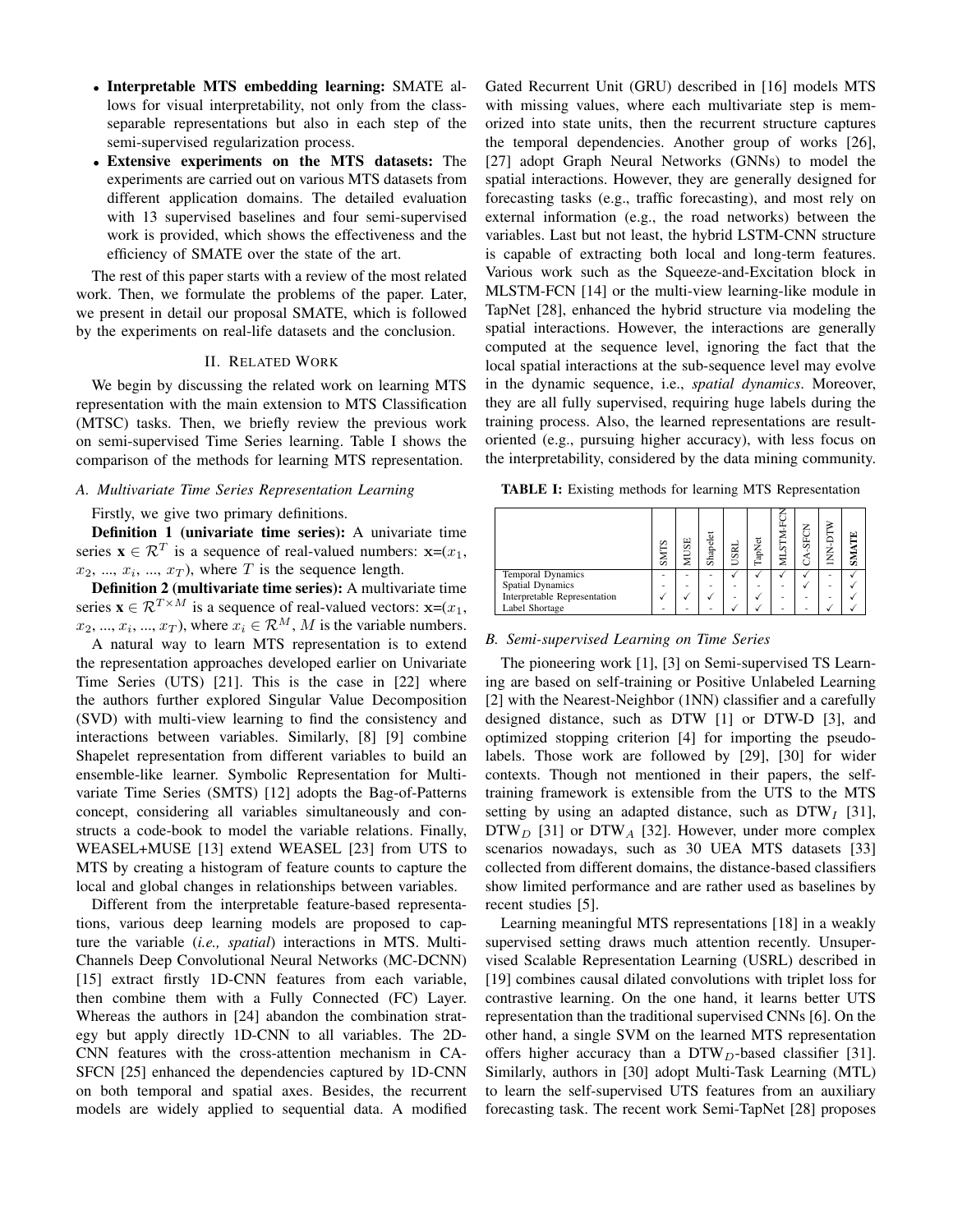an Attentional Prototype Network to learn from the unlabeled samples. However, the above-mentioned approaches do not explore thoroughly both the labeled samples and the *Spatiotemporal dynamics* in MTS.

#### III. PROBLEM FORMULATION

In this section, we formulate firstly the *Spatio-temporal dynamics* learning problem in MTS. Then, we give a formal definition of a semi-supervised classification problem for MTS. Table II summarizes the notations used in the paper.

#### *A. Spatio-temporal Representation for MTS*

TABLE II: Notation

| Notation                                    | Description                                 |
|---------------------------------------------|---------------------------------------------|
| $\mathcal{D}, \mathcal{D}_l, \mathcal{D}_u$ | dataset, labeled portion, unlabeled portion |
| T, M, N                                     | MTS length, variable numbers, dataset size  |
| L, D                                        | embedding length, embedding dimension size  |
| m, P                                        | temporal window size, embedding pool size   |
| x, h                                        | MTS instance, latent embedding              |
| s                                           | variable/spatial interaction                |
| $\theta$                                    | general parameters to be optimized          |

The Spatio-temporal modeling of MTS requires considering both the temporal dependency  $p(x_{t'}|x_t)$  ( $t' > t$ ) and the spatial interactions between the variables. Previous studies [14], [28] usually consider the spatial interactions at the sequence level:  $\mathbf{s} = {\mathbf{x}^i \Join \mathbf{x}^j} \in \mathcal{R}^M$ , where  $\mathbf{x}^i, \mathbf{x}^j \in \mathcal{R}^{T \times 1}$ ,  $\Join$  indicates the interactions between the variables. However, the local spatial interactions at the subsequence level  $s_t = \{x_{t-m/2,t+m/2}^i \Join a_t\}$  $\mathbf{x}_t^j$  $\{f_{t-m/2,t+m/2}\}\in \mathcal{R}^M$  may evolve in the dynamic sequence, where  $m$  is the window size. To illustrate, given the system status at time  $t$  in MTS, it is not only decided by the local value  $x_t \in \mathcal{R}^M$  given a temporal status, but also by its neighbor values  $[x_{t-m/2} : x_{t+m/2}] \in \mathcal{R}^{M \times m}$ , which brings a spatial correlation matrix on temporal neighbors and spatial variables given a spatial status  $s_t \in \mathcal{R}^M$ . Unlike the work such as DCRNN [27] relying on external information (e.g., the road networks) to model the spatial dependency between the variables, we aim at exploring the inherent spatial/variable interactions only on the MTS data.

Therefore, given a sample  $\mathbf{x} \in \mathcal{R}^{T \times M}$  in raw space X, the Spatio-temporal representation learning for MTS is to learn a low-dimensional representation  $h \in \mathcal{R}^{L \times D}$  on embedding space H, integrating both temporal dynamic  $p(x_{t'}|x_t)$  and spatial dynamic  $p(s_{t'}|s_t)$ . The item *dynamic* refers to the unstable system status within the evolving multivariate sequential data.

#### *B. Semi-Supervised Learning on MTS*

Definition 3 (weak-label MTS dataset): A weakly labeled MTS dataset  $\mathcal{D} = {\mathcal{D}_l, \mathcal{D}_u}$  contains both labeled and unlabeled MTS samples:

$$
\mathcal{D}_l = {\mathbf{x}_i, y_i}_{i=1}^{N*r}, \mathcal{D}_u = {\hat{\mathbf{x}}_i}_{i=1}^{N*(1-r)}
$$

where  $r (0 \le r \le 1)$  indicates the *ratio* of the labeled samples in  $D$  of size N,  $y_i$  is the annotation of the labeled instance  $x_i$ .

The semi-supervised MTS learning aims at training a classifier to predict successfully the label of a testing MTS sample, adopting the supervised training from  $\mathcal{D}_l$  and further unsupervised adjustment/optimization from  $\mathcal{D}_u$ .

## IV. PROPOSAL: SMATE

In this section, we introduce SMATE, which captures the essential characteristics of Multivariate Time Series (MTS) and allows learning an interpretable representation space in a semisupervised manner. This section is organized as follows. First, we introduce the global model structure of SMATE. Then, we describe how the Spatio-temporal representation is learned from the raw MTS data space. Finally, we give the joint model optimization, which coordinates the weak supervision and the embedding learned via a three-step regularization process.

## *A. Global Structure of SMATE*

SMATE is based on an *asymmetric auto-encoder* structure, integrating three key components: Spatio-temporal dynamic encoder, sequential decoder, and semi-supervised three-step regularization of the embedding space.

Given the fact that extracting features from a highdimensional space generally requires additional attention compared to restoring data from a low-dimensional space [18], the encoding and decoding process in SMATE adopts different weight matrix (i.e., *asymmetric auto-encoder*) to capture the inner structure of MTS data. Although recent work [34] does represent the temporal dynamics of MTS via a sequence to sequence (seq2seq) model, they do not encompass the complex Spatio-temporal structure of MTS. As shown in Figure 1, SMATE adopts a two-channel encoder exploring both spatial and temporal dynamics and embeds the input MTS into a low-dimensional representation space, where the embedded samples are sparsely distributed with the reconstruction-based optimization. On the unsupervised embedding space, a threestep regularization is applied to learn class-separable embeddings. The class centroids are regularized by labeled and unlabeled samples, showing interpretability over the representation space. Finally, the model is jointly optimized by the reconstruction objective and the regularization objective.

## *B. Spatial Modeling Block (SMB)*

Firstly, we introduce a novel module, Spatial Modeling Block (SMB), to capture the spatial interactions at subsequence levels. As shown in Figure 2, SMB takes as input an MTS representation  $h = \{h_i\}_{i=1}^T \in \mathcal{R}^{T \times d}$  ( $d = M$  for the first block in spatial encoding channel), followed by a one-dimensional average pooling layer on each variable  $h^{j} \in$  $\mathcal{R}^{T\times 1}$ , encoding the temporal neighbors into the horizontal system status  $s_H(i) = avg([h_{i-m/2}:h_{i+m/2}])$ , where i is the time tick,  $m$  is the window size. Then the Fully Connected (FC) layers allow firstly the interaction of the horizontal system status  $s_H$  in the vertical direction via a low-dimensional compression  $s_V \in \mathcal{R}^{T \times d'}$ , then remapping it to the initial data space to decide the spatial interaction weights at each one-dimensional segment. We define the spatial interactions  $\mathbf{s} = \{s_i\}_{i=1}^T$ , where  $s_i \in \mathcal{R}^d$ , representing the interaction weights for the vector  $h_i \in \mathcal{R}^d$ . The output of SMB is described by  $h' = h \odot s$ , with the calibrated weights for each 1-D TS segment, where  $\odot$  is the element-wise multiplication.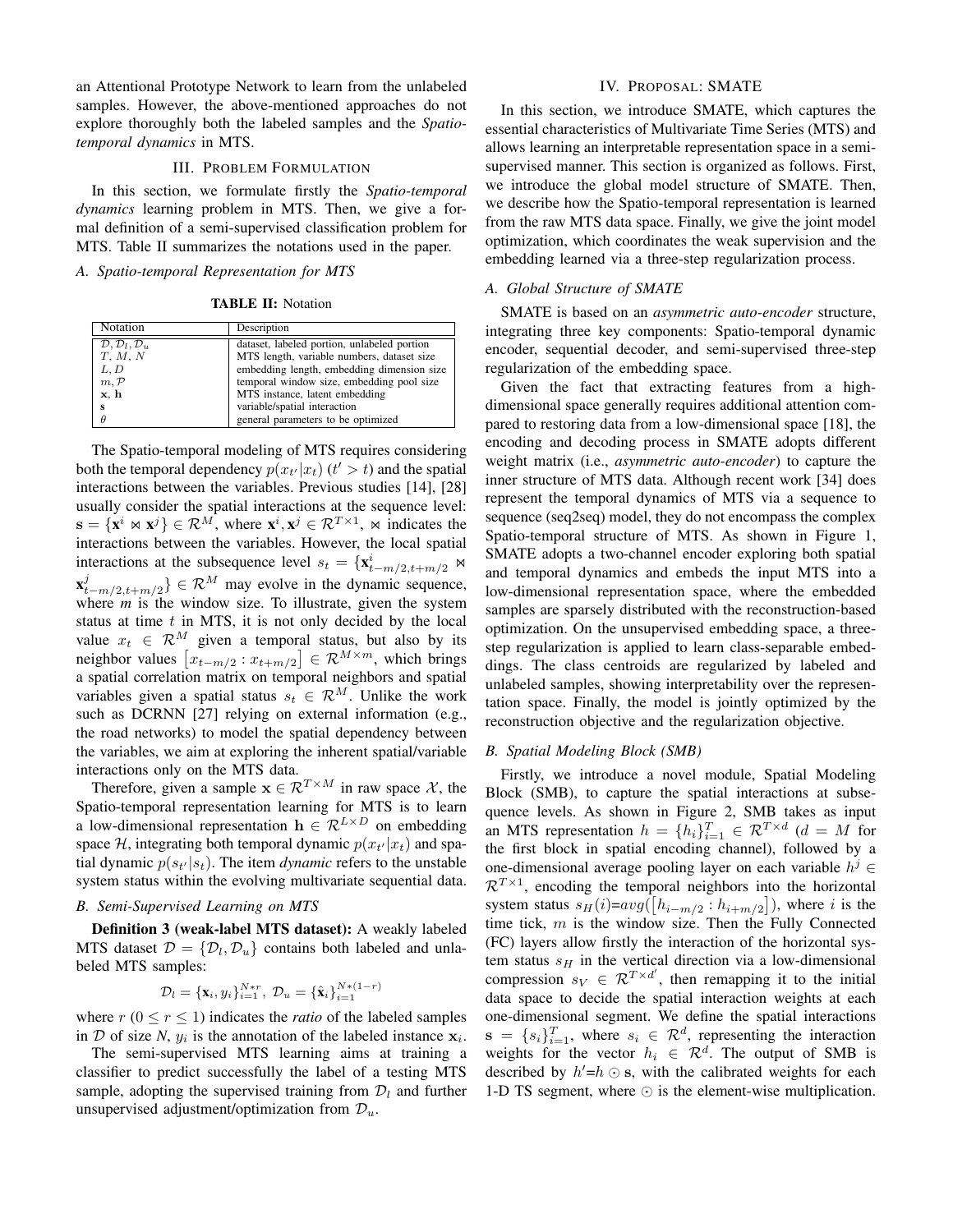

Fig. 1: Model Structure of SMATE



Fig. 2: The Spatial Modeling Block (SMB)

## *C. Spatio-Temporal Encoding on MTS*

Given  $\mathbf{x} \in \mathcal{R}^{T \times M}$ , the low-dimensional representation  $h \in \mathcal{R}^{L \times D}$  embeds the Spatio-temporal features of x by a neural network-based function  $f_{\theta}(\mathbf{x})$ . The low-dimensional embedding brings dramatic improvement on both the efficiency and accuracy for classification tasks [28], owning to the fact that the classifier is not distracted by the redundant information in raw data.

As shown in Figure 1, we adopt a two-channel structure to encode the spatial and temporal features in MTS, respectively. For the temporal channel, among different variants of the recurrent neural networks (RNN), we specifically consider Gated Recurrent Units (GRUs) [16] that mitigate the vanishing gradient problem. An update gate  $z_t$  and a reset gate  $r_t$  control the hidden state  $h_t \in \mathcal{R}^{d_g}$  with the observation  $x_t \in \mathcal{R}^M$  and the previous hidden state  $h_{t-1} \in \mathcal{R}^{d_g}$ , where  $d_g$  is the output dimension of GRUs. The update functions are as follows:

$$
r_t = \sigma(W_r x_t + U_r h_{t-1} + b_r)
$$
\n<sup>(1)</sup>

$$
z_t = \sigma(W_z x_t + U_z h_{t-1} + b_z)
$$
 (2)

$$
h_t = (1 - z_t) \odot h_{t-1} + z_t \odot \tanh(W_h x_t + U_h (h_{t-1} \odot r_t) + b_h)
$$
 (3)

where  $W_x, U_x, b_x \ (x \in [r, z, h])$  are model parameters,  $\sigma$  is the sigmoid function,  $\odot$  is the element-wise multiplication. Three GRUs are cascaded with a 1-D pooling layer to output  $h(\mathbf{T}) \in \mathcal{R}^{L \times d_g}$ , where  $L=T/\mathcal{P}$ ,  $\mathcal{P}$  is the pool/sampling size<sup>1</sup>. For the spatial channel, we define the convolutional module:

$$
\mathbf{h}'(l) = SMB(\mathbf{h}(l))\tag{4}
$$

$$
\mathbf{h}(l+1) = ReLU(BN(W \otimes \mathbf{h}'(l) + b) \tag{5}
$$

where  $l$  ( $0 \le l \le 3$ ) is the module number,  $h(0)=x \in \mathcal{R}^{T \times M}$ ,  $h(l) \in \mathcal{R}^{T \times d_c}$ ,  $d_c$  is the filter number, W is the 1-D convolutional kernel of size  $m$ ,  $\otimes$  is the convolution operator. Within each of the three modules, the SMB firstly calibrates the interaction weights for each 1-D segment and outputs  $h' \in \mathcal{R}^{T \times d}$ . Then a 1-D convolutional layer concatenated with Batch Normalization [35] and Rectified Linear Units (ReLU) [36] is deployed. The 1-D kernels match with the window size  $m$  in their neighboring SMB, as the convolution product  $W \otimes \left[ h'_{i-m/2} : h'_{i+m/2} \right]$  requires considering the spatial interactions captured by SMB within the same interval. Similar to the temporal channel, a 1-D pooling layer is applied after the last convolutional block to output  $h(S) \in \mathcal{R}^{L \times d_c}$ . Finally, we output the combined spatial and temporal features  $h_{concat}$  =  $concat(\mathbf{h}(\mathbf{T}), \mathbf{h}(\mathbf{S})) \in \mathcal{R}^{L \times (d_g + d_c)}$  and apply two FC layers to get the Spatio-temporal embedding  $h \in \mathcal{R}^{L \times D}$ . The matrix representation allows the maximal preservation of the Spatiotemporal features and facilitating the MTS restoration. The detailed parameter settings can be found in Section V-A2.

## *D. Joint Model Optimization*

As shown in Figure 1, since the representation learned via an autoencoder-based structure generally has a sparse distribution of class-specific samples [18], the unsupervised training derived from the reconstruction objective does not consider thoroughly the inner relation between class-specific samples but focus on the restoration performance from the embeddings. To address the issue, we propose a joint model optimization that integrates the temporal reconstruction and the three-step regularization objectives. Specifically, the joint optimization combines both the labeled and unlabeled samples to learn the class-specific clusters on the embedding space.

Firstly, we define the *temporal reconstruction loss* as:

<sup>1</sup>Note that the pool/window size 
$$
m
$$
 in SMB and  $P$  are different parameters.

$$
L_R = \sum_{t} ||x_t - \tilde{x}_t||_2 \tag{6}
$$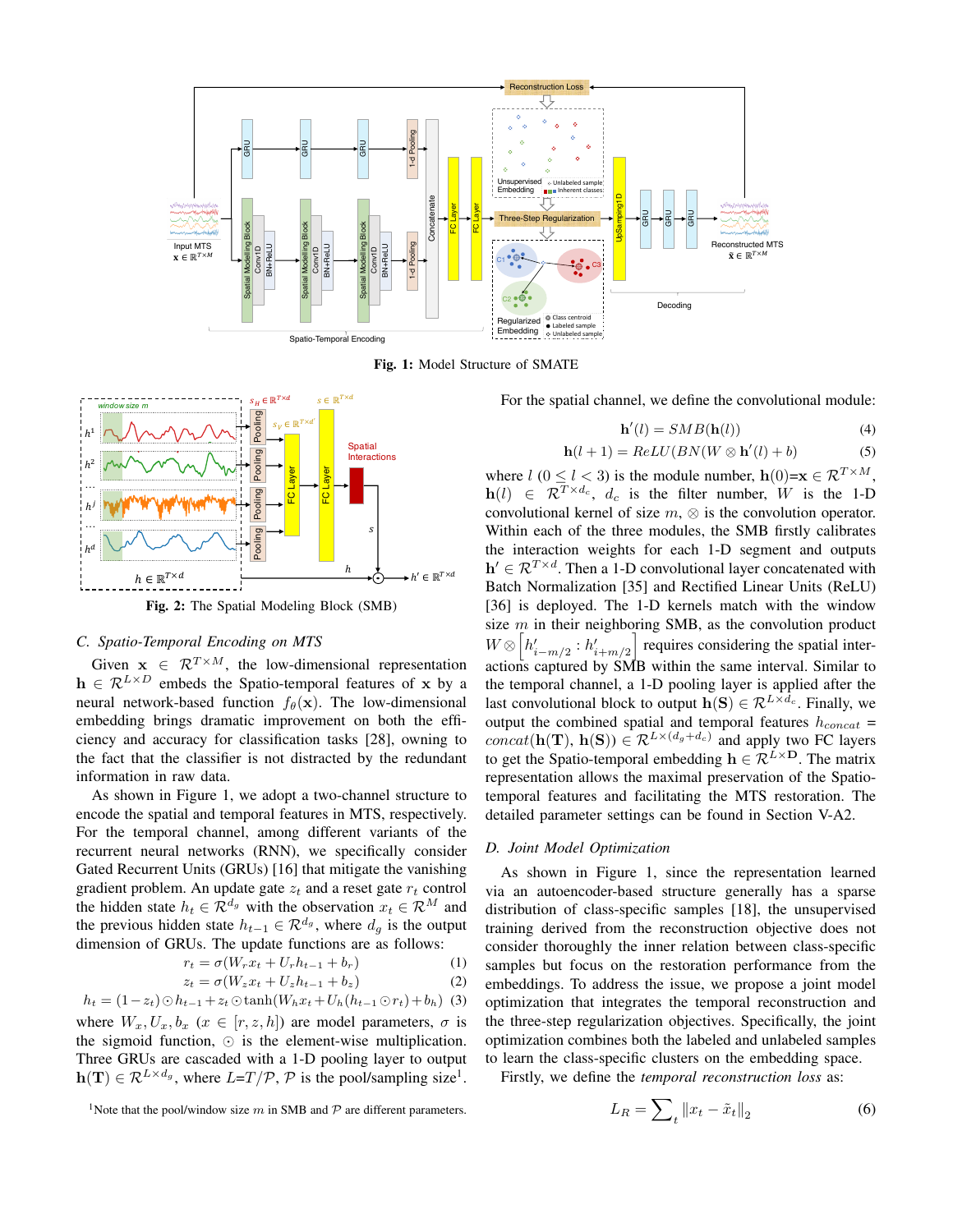where  $x_t, \tilde{x}_t \in \mathcal{R}^M$ , corresponding to the observations in the raw and reconstructed MTS instances  $x$  and  $\tilde{x}$ .

Then, we introduce the three-step regularization combining both labeled and unlabeled samples to foster the model adaptation of class-separable embeddings. The regularization approaches the embeddings within the class-specific clusters to the virtual class centroids, which are trained progressively. *Step 1* -Supervised Centroids Initialization: The class centroids are initialized by the class-specific embeddings. Given the labeled training set  $\mathcal{D}_l = \{X^k\}_{k=1}^K$  where K is the class number,  $X^k \in \mathcal{R}^{N_k \times T \times M}$  is a sample collection of class k,  $N_k$  is the sample number of class k. Then the embedding set  $H^k = f_\theta(X^k) \in \mathcal{R}^{N_k \times L \times D}$  initializes the class centroid  $c_k$  by:

$$
\mathbf{c}_k = mean(H^k), \quad \mathbf{c}_k \in \mathcal{R}^{L \times D} \tag{7}
$$

*Step 2* -Supervised Centroids Adjustment: Once the centroids are initialized, we can make the supervised adjustment since the distance-based class probability allows to assess the contribution of individual samples on the centroid's decision. In other words, the centroid  $c_k$  is affected by larger contribution weights brought by nearby samples of class  $k$ . Let  $x_i^k \in \mathcal{R}^{T \times M}$  be a time series of class k, we define the weight of  $x_i^k$  to  $c_k$  as the inverse Euclidean Distance (ED) between the embedding  $\mathbf{h}_i^k = f_\theta(\mathbf{x}_i^k) \in \mathcal{R}^{L \times D}$  and the centroid  $\mathbf{c}_k$ :

$$
W_{k,i} = 1 - \frac{ED(\mathbf{h}_i^k, \mathbf{c}_k)}{\sum_{j=1}^K ED(\mathbf{h}_i^k, \mathbf{c}_j)}
$$
(8)

Then the class centroid  $c_k$  can be adjusted accordingly by the labeled samples within the class-specific cluster:

$$
\mathbf{c}_k = \sum_{i=1}^{N_k} W_{k,i} \cdot \mathbf{h}_i^k, \quad \mathbf{h}_i^k \in H^k \tag{9}
$$

*Step 3* -Unsupervised Centroids Adjustment: Given the unlabeled samples  $\mathcal{D}_u = {\{\hat{\mathbf{x}}_i\}}_{i=1}^{N*(1-r)}$ , where r is the labeled data ratio. Apart from the optimization from the reconstruction objective, the unlabeled sample  $\hat{\mathbf{x}}_i$  is capable of adjusting the centroid  $c_k$  via the propagated label from the distance-based class probability defined as:

$$
\hat{p}_{\theta}(y=k|\hat{\mathbf{x}}_i) = 1 - \frac{ED(f_{\theta}(\hat{\mathbf{x}}_i), \mathbf{c}_k)}{\sum_{j=1}^K ED(f_{\theta}(\hat{\mathbf{x}}_i), \mathbf{c}_j)}
$$
(10)

The unlabeled sample  $\hat{\mathbf{x}}_i$  will be then integrated into the classspecific cluster with the highest probability. We can further adjust the class centroid  $c_k$  considering the unlabeled samples:

$$
\mathbf{c}_{k} = \frac{N_{k}}{N_{k} + \hat{N}_{k}} \sum_{i=1}^{N_{k}} W_{k,i} \cdot \mathbf{h}_{i}^{k} + \frac{\hat{N}_{k}}{N_{k} + \hat{N}_{k}} \sum_{i=1}^{\hat{N}_{k}} \hat{p}_{k,i} \cdot \hat{\mathbf{h}}_{i}^{k} \quad (11)
$$

where  $\hat{\mathbf{h}}_i^k = f_\theta(\hat{\mathbf{x}}_i^k)$ ,  $\hat{N}_k$  is the number of samples of class k in  $\mathcal{D}_u$  with the propagated label.

The class centroids are initialized and adjusted by both labeled and unlabeled samples on the embedding space, from which we formalize the *regularization loss* derived from the labeled samples as follows:

$$
L_{Reg}(\theta) = -\sum_{k} log W_{\theta}(y = k|\mathbf{x})
$$
 (12)

As both the reconstruction and regularization losses are normalized, we define the global optimization objective as:

$$
\min_{\theta} (L_R + \lambda L_{Reg}) \tag{13}
$$

where  $\lambda \geq 0$  is a hyperparameter that balances the two losses. Importantly,  $L_{Reg}$  is included such that the embedding process not only serves to reduce the dimensions – it is actively conditioned to facilitate the encoder in learning class-separable embeddings. In practice, SMATE is not sensitive to  $\lambda$  (see Fig. 3 in Section V-B3); then for all the experiments, we set  $\lambda = 1$ .

#### V. EXPERIMENTS

In this section, we evaluate the performance of the Spatiotemporal representation learned by SMATE. Firstly, we show the experimental setup, including the dataset information, hyperparameters' setting, baseline descriptions, and evaluation metrics. Then we evaluate the performance of the model with different baselines on both supervised and semi-supervised learning tasks. Finally, we analyze the Spatial Modeling Block regarding its ability to model the dimensional interactions in MTS. The model was trained using the Adam optimizer [37] on a single Tesla V100 GPU of 32 Go memory with CUDA 10.2. The authors are devoted to promoting reproducibility. Therefore, the source code, datasets, and instructions are publicly available<sup>2</sup>.

## *A. Experimental setup*

We evaluate the learned MTS representation on both classification and semi-supervised classification tasks. As SMATE allows learning class-separable representations, then an SVM classifier is powerful enough [20] to validate the learned representations. For the classification task, we firstly adopt the full labeled training set to learn the class-separable representations, then we train an SVM classifier with radial basis function kernel on the embedding space. For the semi-supervised aspect, we apply different portions of training labels to train the semi-supervised representation model, serving to learn the SVM classifier with the propagated labels from the distancebased class probability.

*1) Datasets description:* We evaluate our proposed method on the newly released UEA archive [33], including 30 MTS datasets from various application domains<sup>3</sup>, which have a big difference in dimension size (2  $\sim$  963), sample length (8  $\sim$  3000) and the number of training samples (12  $\sim$  7494). Readers can find information about the selected datasets sin Table III. We adopt the default train/test split of the archive. All 30 datasets are chosen for supervised analysis, whereas the datasets {*ArticularyWordR., Epilepsy, Heartbeat, SelfRegulationSCP1*} from four different domains are adopted for semisupervised study.

<sup>2</sup>https://github.com/SMATE2021/SMATE

<sup>&</sup>lt;sup>3</sup>The datasets can be found in www.timeseriesclassification.com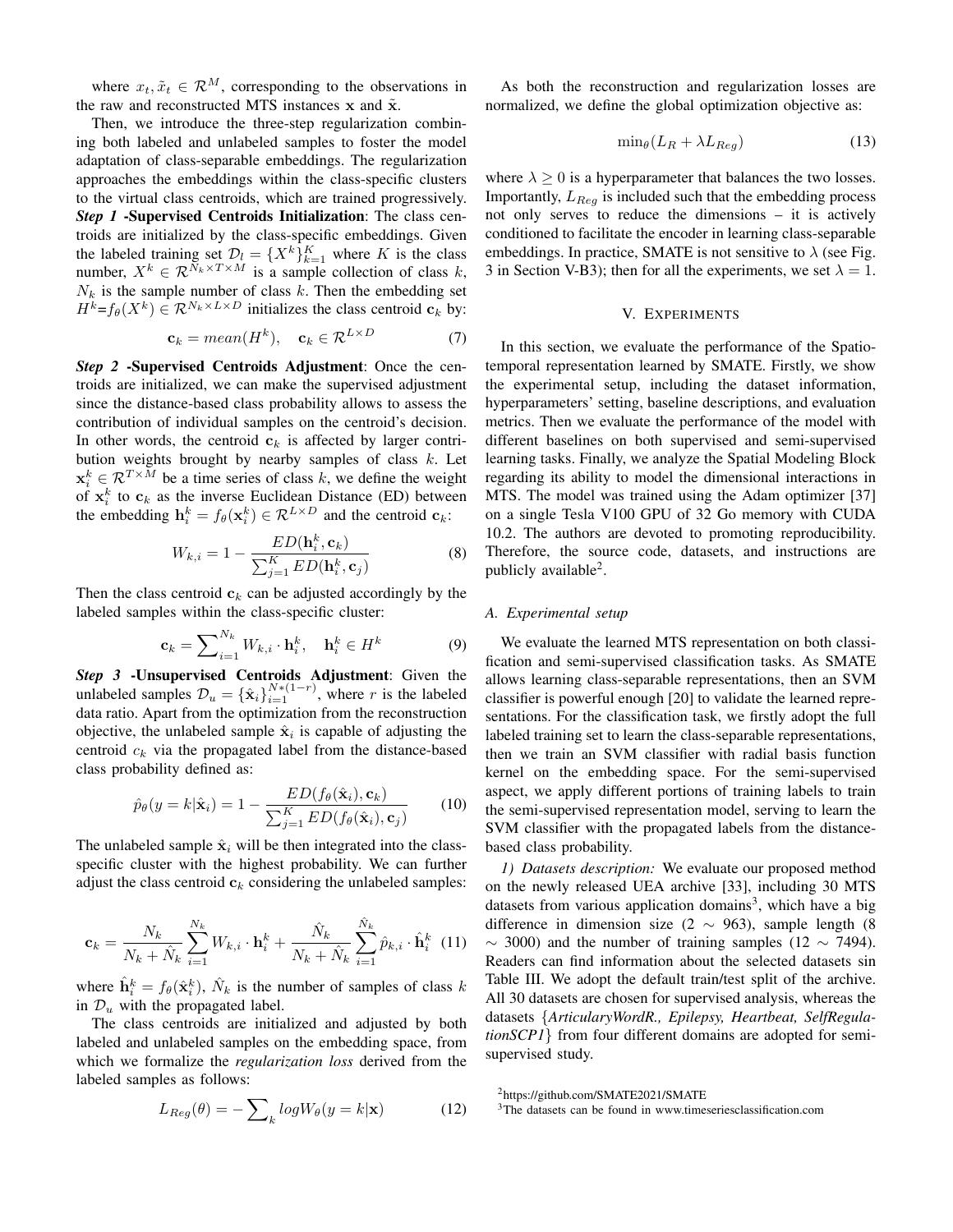TABLE III: MTS dataset information

| Domain           | Dataset                      | Samples     | Dim. $(M)$     | Length $(T)$ | Class                   |
|------------------|------------------------------|-------------|----------------|--------------|-------------------------|
|                  | <b>BasicMotions</b>          | 40/40       | 6              | 100          | 4                       |
|                  | Cricket                      | 108/72      | 6              | 1197         | 12                      |
|                  | Epilepsy                     | 137/138     | 3              | 206          | 4                       |
|                  | ERing                        | 30/270      | $\overline{4}$ | 65           | 6                       |
| Human            | Handwriting                  | 150/850     | 3              | 152          | 26                      |
| Activity         | Libras                       | 180/180     | $\overline{c}$ | 45           | 15                      |
|                  | N/ATOPS                      | 180/180     | 24             | 51           | 6                       |
|                  | <b>RacketSports</b>          | 151/152     | 152            | 30           | 4                       |
|                  | <b>UWaveGestureLibrary</b>   | 120/320     | 6              | 30           | $\overline{\mathbf{4}}$ |
|                  | ArticularyWordR.             | 275/300     | 9              | 144          | 25                      |
| Motion           | <b>CharacterTrajectories</b> | 1422/1436   | 3              | 182          | 20                      |
|                  | EigenWorms                   | 128/131     | 6              | 17984        | 5                       |
|                  | PenDigits                    | 7494/3498   | $\overline{c}$ | 8            | 10                      |
| <b>ECG</b>       | <b>AtrialFibrillation</b>    | 15/15       | $\overline{2}$ | 640          | $\overline{\mathbf{3}}$ |
|                  | StandWalkJump                | 12/15       | $\overline{4}$ | 2500         | 3                       |
|                  | FaceDetection                | 5890/3524   | 144            | 62           | $\overline{2}$          |
|                  | FingerMovements              | 316/100     | 28             | 50           | $\overline{c}$          |
|                  | HandMovementDirection        | 160/74      | 10             | 400          | $\overline{\mathbf{4}}$ |
| EEG/             | InsectWingbeat               | 30000/20000 | 200            | 30           | 10                      |
| <b>MEG</b>       | Japanese Vowels              | 270/270     | 12             | 29           | 9                       |
|                  | MotorImagery                 | 278/100     | 64             | 3000         | $\overline{c}$          |
|                  | SelfRegulationSCP1           | 268/293     | 6              | 896          | $\overline{c}$          |
|                  | SelfRegulationSCP2           | 200/180     | 7              | 1152         | $\overline{c}$          |
|                  | <b>DuckDuckGeese</b>         | 50/50       | 1345           | 270          | $\overline{5}$          |
| Audio<br>Spectra | Heartheat                    | 204/205     | 61             | 405          | $\overline{c}$          |
|                  | Phoneme                      | 3315/3353   | 11             | 217          | 39                      |
|                  | SpokenArabicDigits           | 6599/2199   | 13             | 93           | 10                      |
|                  | EthanolConcent.              | 261/263     |                | 1751         | $\overline{4}$          |
| Others           | <b>LSST</b>                  | 2459/2466   | 6              | 36           | 14                      |
|                  | PEMS-SF                      | 267/173     | 963            | 144          | 7                       |

TABLE IV: Network Architecture of SMATE

| Module             | Layer                   | Type                                             |  |  |  |  |  |
|--------------------|-------------------------|--------------------------------------------------|--|--|--|--|--|
|                    | 1                       | GRU (128)                                        |  |  |  |  |  |
| Temporal           | 2                       | GRU (128)                                        |  |  |  |  |  |
| Channel            | $\overline{3}$          | GRU (128)                                        |  |  |  |  |  |
|                    | $\overline{4}$          | AveragePooling1D(P, P, 0)                        |  |  |  |  |  |
| Spatial<br>Channel | 1                       | $SMB_1 + Conv1D(8,1,0) -128$ filters +           |  |  |  |  |  |
|                    |                         | Batch Norm + ReLU                                |  |  |  |  |  |
|                    | $\overline{2}$          | $SMB_2$ + Conv1D(5,1,0) -256 filters +           |  |  |  |  |  |
|                    |                         | Batch Norm + ReLU                                |  |  |  |  |  |
|                    | 3                       | $SMB_3 + Conv1D(3,1,0) -128$ filters +           |  |  |  |  |  |
|                    |                         | Batch Norm + ReLU                                |  |  |  |  |  |
|                    | 4                       | AveragePooling1D $(\mathcal{P}, \mathcal{P}, 0)$ |  |  |  |  |  |
| FC                 | 1                       | FC (128) + Batch Norm + LeakyReLU                |  |  |  |  |  |
|                    | $\overline{2}$          | $FC (128) + Batch Norm$                          |  |  |  |  |  |
|                    | ī                       | AveragePooling $1D(8, 1, 0)$                     |  |  |  |  |  |
| $SMB_1$            | $\overline{2}$          | FC $(d')$ + ReLU                                 |  |  |  |  |  |
|                    | 3                       | $FC (M) + Sigmoid$                               |  |  |  |  |  |
|                    | $\overline{1}$          | AveragePooling1D $(5, 1, 0)$                     |  |  |  |  |  |
| SMB <sub>2</sub>   | $\frac{2}{3}$           | $FC(8) + ReLU$                                   |  |  |  |  |  |
|                    |                         | $FC (128) + Sigmoid$                             |  |  |  |  |  |
|                    | $\overline{1}$          | AveragePooling1D $(3, 1, 0)$                     |  |  |  |  |  |
| SMB <sub>3</sub>   | $\overline{\mathbf{c}}$ | $FC (16) + ReLU$                                 |  |  |  |  |  |
|                    | $\overline{\mathbf{3}}$ | $FC (256) + Sigmoid$                             |  |  |  |  |  |
| Decoder            | $\overline{1}$          | UpSampling1D $(\mathcal{P})$                     |  |  |  |  |  |
|                    |                         | GRU (128)                                        |  |  |  |  |  |
|                    | $\frac{2}{3}$           | GRU (128)                                        |  |  |  |  |  |
|                    | $\overline{4}$          | GRU (M)                                          |  |  |  |  |  |

*2) Hyperparameters Setting:* [Network Architecture] As shown in Table IV, we set 3 GRU layers with a hidden dimension size of 128 for the Temporal Channel. Two 1-D Average Pooling layers are applied for Temporal and Spatial Channels, respectively, where we give the pool size, stride and padding in the bracket. We provide the kernel size, stride, and padding in the brackets of *Conv1D*. The SMBs are configured with consistent parameters of their neighbor *Conv1D*.

However, as the datasets are collected from different domains with a big difference in *M*, *T*, and *N*, it is impractical to apply a unified parameter setting on all datasets. The kernel size  $m$  of the three convolution modules is set to  $(8,5,3)$ , except the *PenDigits* dataset for which the kernels are set to (4,1,1) as it is infeasible to apply our default kernel size "8" into an 8-length time series. The hidden dimension size  $p'$  in SMB and pool size  $P$  are set as follows:

$$
d' = \begin{cases} M/10, & 100 \le M \\ M/4, & 10 \le M < 100 \\ M, & M < 10 \end{cases}, \mathcal{P} = \begin{cases} T/20, & 1000 \le T \\ T/10, & 50 \le T < 1000 \\ T/4, & T < 50 \end{cases}
$$
(14)

[Experiment Parameters] The Adam optimizer is set with the learning rate of 0.00001 and the default exponential decay rate in Keras. As there are limited training samples in most of the UEA datasets, it is not feasible to separate a validation set from the small size of training samples. For instance, the dataset "StandWalkJump" contains only 12 training samples for three classes. It is impractical to split the small training samples into training and validation sets. Therefore, for the datasets with less than 100 training samples, we define the stop condition based on the training loss. For the rest, the validation split is set to 0.2. We set the stop condition to hold when the difference of training/validation loss between epochs is less than a small threshold, 0.0001 for three consecutive steps.

#### *B. Classification Performance Evaluation*

We use the accuracy as the default metric for the supervised tasks, which is the default criterion in Time Series Classification work [5]. We also report the number of Win/Ties and the average rank [28] of different methods.

*1) Comparison Methods:* We compare the performance of a classification task with 13 benchmark approaches, including both classical data mining and recent deep learning methods. We adopt the default parameter settings described in each paper for testing. The methods are summarized as follows:

- Distance-based Nearest Neighbor (1NN) on nonnormalized (*non-norm*) or normalized (*norm*) MTS [31]. 1NN-ED (*non-norm* & *norm*): Euclidean Distance; 1NN-DTW<sup>I</sup> (*non-norm* & *norm*): Sum of Dynamic Time Warping (DTW) distance [32] on each variable; **1NN-DTW**<sub>D</sub> (*non-norm* & *norm*): DTW distance applied directly on multi-variate vectors; **1NN-DTW**<sub>A</sub> (norm): Adaptive distance selected between  $DTW_I$  and  $DTW_D$ with higher accuracy at run time.
- Bag-of-patterns classifier. WEASEL+MUSE [13]: the logistic regression classifier on top of the bag of discriminative features that are extracted from different variables.
- Deep Learning-based classifier. USRL [19]: SVM classifier on the representation learned via unsupervised temporal encoding, the Contrastive Learning on Triplet Loss is adopted for adjusting the representation space; TapNet [28]: a Softmax function over MTS embeddings, which are learned from a set of variable combinations (i.e., multi-view on the variables); MLSTM-FCN [14]: a multi-layer perceptron (MLP) with Softmax function over the concatenated LSTM and CNN layers, capturing the spatial interactions between 1-D series; CA-SFCN [25]: Cross Attention Mechanism on both temporal and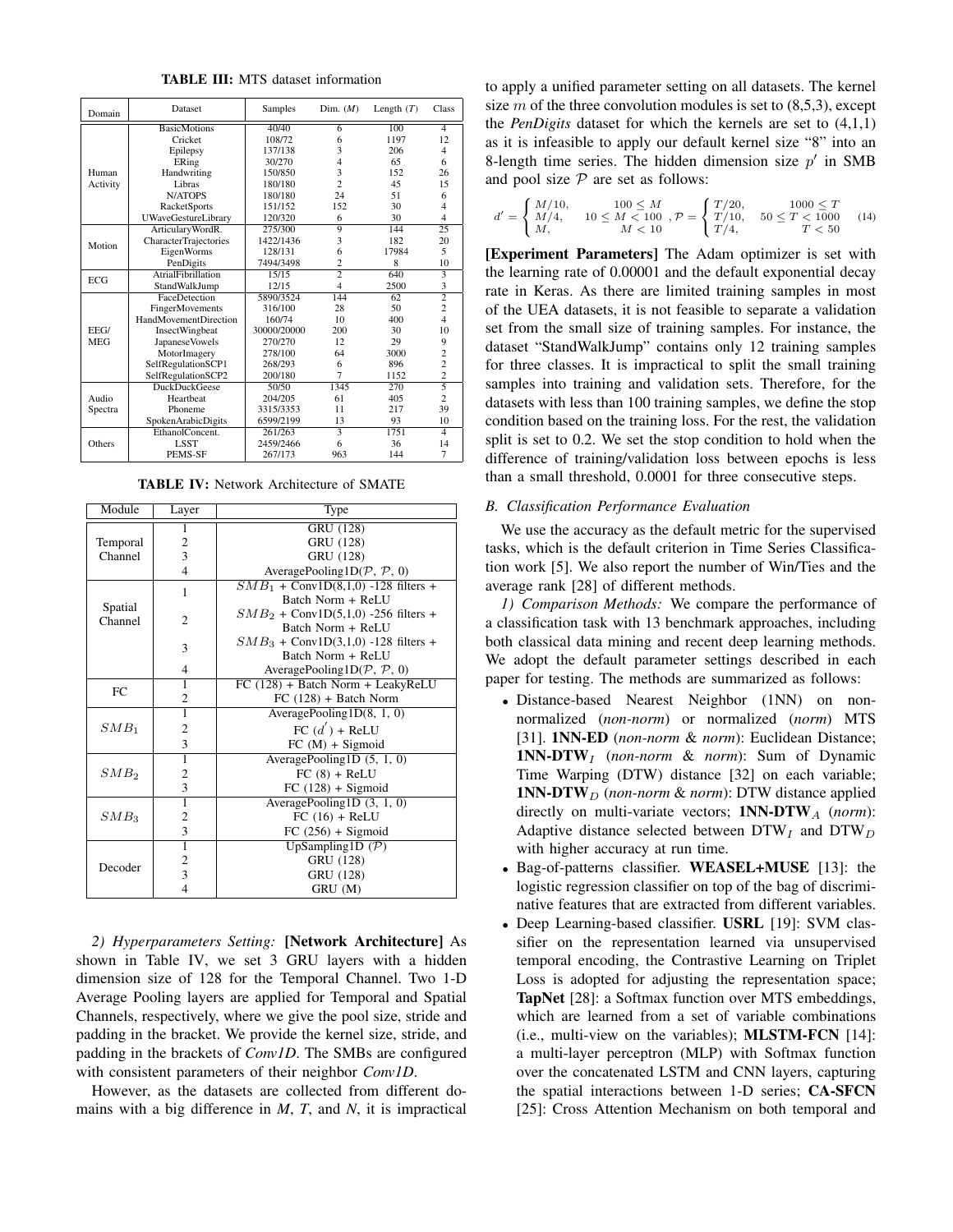spatial axes, working with Fully Convolutional Networks;  $SMATE_{NR}$ : SMATE without supervised Regularization, instead, a *Softmax* layer is applied on the embedding.

*2) Results Analysis:* Table V shows the accuracy results comparison between our proposition and the 13 baselines mentioned above. We show as well the average rank and the number of Wins/Ties of each method. "N/A" indicates the model is not applicable due to memory overflow. Overall, SMATE defends its reliability with 11 Wins/Ties and the highest average rank of 3.85 among all the baselines. The current state-of-the-art deep learning method (TapNet, CA-SFCN) and the powerful data mining method (WEASEL+MUSE) have close ranks (4.73/5.45/4.66). CA-SFCN performs the best on five datasets but is not applicable on seven datasets due to memory overflow. WEASEL+MUSE performs among the best in Human Activity Recognition tasks (*BasicMotions*, *Criket*, *Epilepsy*), as the class-discriminative patterns can be directly extracted from the raw data space. Besides, the unsupervised representation learning method (USRL) performs much worse than SMATE with the same SVM classifier, confirming the reliability of our supervised regularization on the embedding space. Moreover, SMATE achieves the best performance among the baselines on all the datasets of EEG/MEG applications [33] (*FaceDetection*, *FingerMovements*, *HandMovementDirection*, *MotorImagery*, *SelfRegulationSCP1*, *SelfRegulationSCP2*), where the signals (i.e., variables) generally have strong and dynamic dependencies with each other. The spatial dynamic interactions could be essential characteristics that SMATE has successfully captured. SMATE<sub>NR</sub> performs much worse than SMATE, proving that the supervised regularization process helps to build the class-separable embeddings.

However, SMATE produces visibly low accuracy on some datasets, e.g., 0.133 on *AtrialFibrillation*, 0.177 on *Phoneme*, on which the baselines perform poorly as well. This is probably caused by the original data source.

*3) Parameter effects on model performance:* We analyse the effects of window/kernel size  $m$ , pool size  $P$  and regularization weight λ on the example dataset *SelfRegulationSCP1*. In Fig. 3, we observe that a larger  $m$  brings higher model accuracy, as it creates a larger receptive field captured by both SMB and *Conv1D* block. Furthermore, the early convolutional modules are more sensitive to  $m$  as they keep close to the raw input features. A larger pool size  $P$  will reduce the embedding size, thus affecting the preserved embedding features and the training efficiency. SMATE is not sensitive to  $\lambda$ . It can be explained by the fact that a stable reconstruction process makes the model focus more on the regularization of the embedding space. When  $\lambda=0$ , no regularization is applied, leading to sparsely distributed embeddings with poor prediction performance.

#### *C. Semi-supervised Classification Performance*

For semi-supervised tasks, we evaluate the classifier's accuracy at different supervision levels by varying the labeled samples in the training set. We select the datasets {*ArticularyWordR., Epilepsy, Heartbeat, SelfRegulationSCP1*}



Fig. 3: Parameter effects: *left*) the kernel/window size m at each convolutional module;  $mid$  The pool size  $P$  for building the embedding; *right*) the hyperparameter  $\lambda$  which weights the regularization loss.

from 4 different application domains. For comparison, we applied one classic model 1NN-DTW-D [3] and three recently proposed semi-supervised deep learning models: USRL [19], Semi-TapNet [28] and MTL [30]. Since 1NN-DTW-D and MTL are initially designed for UTS, we adapt them by:

- Adopting  $DTW_D^4$  [31] as distance in **1NN-DTW-D**.
- Updating the MTS network optimization metrics in MTL.

741Figure 4 shows the classification accuracy at different supervision levels. In a Motion Recognition task (*Articulary-WorkR.*), from 10% labeled training set to fully labeled one, the accuracy of SMATE varies only by 0.046, compared to INN-DTW-D (0.264), USRL (0.286), Semi-TapNet (0.151) and MTL(0.225), showing that SMATE is capable of learning a class-separable representation under weak supervision and gives a better prediction than other classifiers under intense supervision. This conclusion is also demonstrated in EEG/MEG applications (*SelfRegulationSCP1*), with 10% labeled samples, SMATE is capable of obtaining a higher accuracy (0.781) than fully supervised 1NN-DTW-D (0.775), USRL (0.771), Semi-TapNet (0.739) and MTL (0.730). In Human Activity domain (*Epilepsy*), Semi-TapNet performs the worst with low supervised ratios, which can be explained by the fact that the limited labels restrain the intermediatetrained TapNet classifier for predicting the pseudo-labels. In an Audio Spectra task (*Heartbeat*), though the fully supervised accuracy of SMATE (0.741) is not as good as Semi-TapNet (0.751), the weakly supervised SMATE with 10% labeled samples performs the best among all semi-supervised models, indicating the reliability of the semi-supervised representation learned by SMATE.

#### *D. Visualization & Interpretation of the Representation Space*

Apart from the thorough exploration of the weakly labeled samples, the representation space learned via SMATE shows good interpretability compared to the traditional Deep Learning models [14], [15], [24], [25] where the intermediate representations are not intuitively explainable.

We show in Figure 5 that t-SNE visualization of the representation space for the *Epilepsy* dataset, which contains four human activities: *Walking while gesturing*, *Walking slowly*, *Walking fast*, *Walking normally*. The 137 samples in the training set are projected to the representation space with 10%

 $^{4}DTW\text{-}D$  and  $DTW_D$  are two different distance measures designed respectively for Univariate and Multivariate Time Series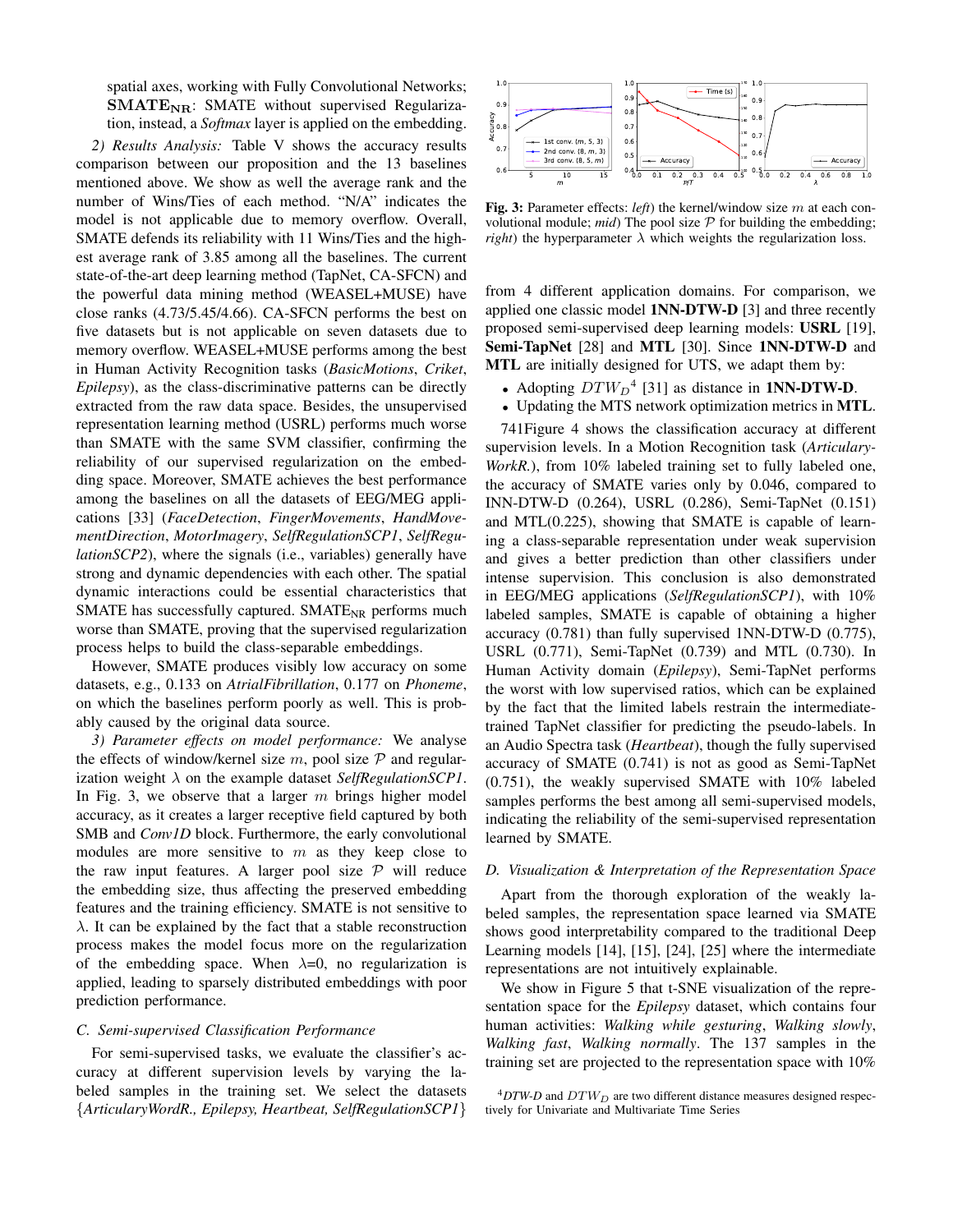TABLE V: Performance Comparison for MTS classification over UEA MTS archive





(b) Regularization step 1: supervised initialization of the class centroids

Walking while gesturing Walking fast

100  $-50$ 

100 - 50 0 50 100<br>Walking while gesturing \* Walking slowly<br>Walking fast \* Walking normal





(c) Regularization step 2: supervised adjustment of the class centroids

(d) Regularization step 3: unsupervised adjustment of the class centroids

Fig. 5: The g visualization of the representation space for the *Epilepsy* dataset. We set the supervised ratio to 0.1. The colors of the embeddings represent their inherent labels, which are not fully adopted for training. The class centroids are marked by  $\star$ . (a) The representation space obtained only by the reconstruction objective without any regularization. (b) Regularization step 1: 10% labeled samples in the training set are adopted to initialize the class centroids. (c) Regularization step 2: the same labeled samples are deployed to adjust the class centroids. (d) Regularization step 3: the rest unlabeled samples are deployed to adjust the class centroids.

labels adopted for training. We show respectively the space visualization at each regularization step. The results suggest that: 1) the embeddings obtained only with the autoencoder's reconstruction objective are sparsely distributed, as the autoencoder focuses more on the overall restoration from the embeddings, but less on the inner difference between the class-specific samples; 2) with the regularization step 1, the class centroids initialized by the 10% labeled samples tend to assemble the embeddings with the same inherent labels. The assembling ability is further enhanced by the supervised adjustment in regularization step 2. 3) the unlabeled samples are thoroughly explored in regularization step 3 to foster the class-specific clusters, which allow building a simple but reliable classifier such as SVM. 4) the representation space is interpretable for not only the effect of the weak supervision but also the classification results. For instance, in Figure 5d, three samples of *Walking while gesturing* stay close to the class centroid of *Walking fast*, which may lead to the misclassification of certain samples in the two classes. To improve the classifier, more labels of the two classes in the training set can be added.

## *E. Performance of Spatial Modeling Block (SMB)*

To validate the Spatial Modeling Block (SMB), firstly, we compare the classification accuracy of SMATE with or without integrating SMB on the 27 datasets that SMATE has successfully executed. Then we rebuild SMATE by replacing SMB with the following modules in the state-of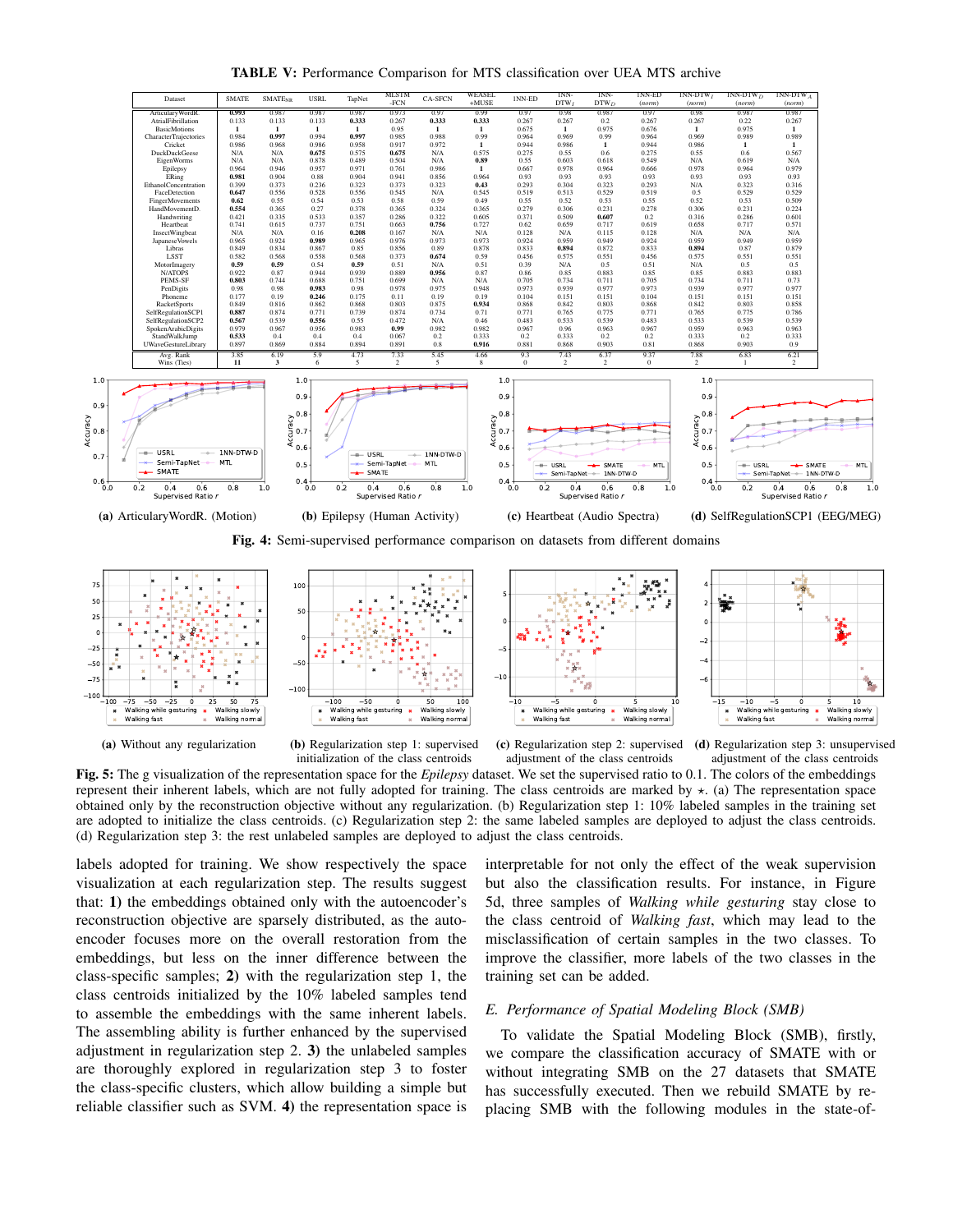the-art work which learn the variable relationships of MTS: Random Dimension Permutation (RDP) in TapNet [28] and Squeez-and-Excitation (SE) in MLSTM-FCN [14]. Briefly, SMATE-SMB achieves [17 Wins|8 Ties|2 Losses] to SMATE-NonSMB, indicating that SMB contributes to a better MTS representation.

In Figure 6, we give a one-to-one comparison between SMB and SE/RDP on the 27 datasets. We find that SMATE performs better than other modules on modeling the spatial interactions: [14 Wins|8 Ties|5 Losses] to SE, [12 Wins|9 Ties|6 Losses] to RDP. RDP performs relatively better than SE, as a set of grouped variables produced by RDP provides various MTS views, allowing exploring the interactions between the subsets of all variables more thoroughly. However, extra parameters for variable groups are introduced. SE is a parameter-free module but considers each variable has a unique and stable state when interacting with others, which ignores the dynamic features in time series. SMB answers both the questions of the parameter-free settings and the dynamic interactions. The results show that capturing the spatial dynamic interactions at the sub-sequence level performs better than modeling the variable interactions at the sequence level [14], [28].



Fig. 6: Accuracy performance comparison between *left*) SMB & SE, *right*) SMB & RDP, which are are integrated separately into SMATE. *F. Efficiency Analysis*

As the classical data mining classifiers do not benefit from the GPU's acceleration, it is unfair to compare them with the deep learning models on different hardware. Here, we compare SMATE with the deep learning models {MLSTM-FCN [14], CA-SFCN [25], USRL [19], and TapNet [28]}. Table VI shows the models' parameter numbers on *ArticularyWordR.*. Nevertheless, they do not represent the models' efficiency.

| <b>TABLE VI:</b> Parameter numbers of deep learning models on MTSC |                                                      |        |        |                      |  |  |  |
|--------------------------------------------------------------------|------------------------------------------------------|--------|--------|----------------------|--|--|--|
|                                                                    | ArticularyWordR. SMATE MLSTM-FCN CA-SFCN USRL TapNet |        |        |                      |  |  |  |
|                                                                    | Param, number                                        | 564585 | 597865 | 685965 368655 635285 |  |  |  |

Figure 7 shows the computational efficiency concerning the different factors: (a) the number of training epochs, we take the dataset *ArticularyWordRecognition* with  $(N_{train}, M, T)$  = (275, 9, 144); (b) the TS length, we select *EthanolConcentration* with  $(N_{train}, M, T) = (261, 3, 1751)$ , and do random resamplings over raw sequences; (c) the number of TS instance in the training set, we choose *LSST* with  $(N_{train}, M, T)$  = (2459, 6, 36) and randomly re-sample the TS instances; (d) the number of variables, we select *PEMS-SF* with  $(N_{train}, M,$  $T$  = (267, 963, 144) and randomly re-sample the TS variables. With the models' default parameter settings mentioned in their

papers, we set 2000 training steps for USRL, 3000 training epochs for others during the tests on the factors  $(b)(c)(d)$ .

Figure 7 shows that the training time of the deep learning models tends to be linear in the four factors. More specifically, the results suggest that: 1) SMATE is generally much more efficient on short TS (with  $T \ll \sim 500$ ), and more costly than MLSTM-FCN on long TS (see Figure 7b). As an MTS instance  $x \in \mathcal{R}^{T \times M}$  with larger T brings a sequence embedding  $h \in \mathcal{R}^{L \times D}$  with a larger L in SMATE, the regularization on a lager embedding space becomes more costly. 2) SMATE is generally more efficient than the competitors, but tends to be more sensitive to the variable numbers M than USRL and TapNet (see Figure 7d). To explain this, first, Triplet Loss adopted in USRL requires intensive distance computations between the embeddings, which offsets the effect of larger input space. This can be also demonstrated in Figure 7b  $\&$ 7c, where USRL is not sensitive to the TS length T, but highly sensitive to the number of TS instances  $N_{train}$ . Second, the efficiency of SMATE is greatly affected by the input and output space of the auto-encoder, which is more sensitive to the variable numbers than the Random Dimension Permutation (RDP) block in TapNet, which works only on the input space.

Overall, USRL [19] is an order slower than SMATE due to its mini-batch optimization strategy and huge distance computations required by Triplet Loss. CA-SFCN [25] performs less than SMATE because of its costly cross attention mechanism on both temporal and spatial axes. However, MLSTM-FCN [14] and TapNet [28] outperform SMATE for long TS length  $(T > 500)$  or huge variable numbers  $(M > 300)$ .

## *G. Discussion*

Our approach has several advantages. First, owing to the Spatio-Temporal dynamic encoder, SMATE allows exploring more thoroughly the essential characteristics of MTS. TapNet [28] and MLSTM-FCN [14] generally consider the correlation between the entire 1-D series, while USRL [19] processes indifferently the MTS and UTS, they all ignore the fact that the interactions between 1-D segments may evolve in the dynamic sequence, which is especially important in certain domains (e.g., EEG/MEG applications).

Second, SMATE explores thoroughly the unlabeled samples, which contributes not only to the autoencoder's reconstruction objective, but also to the regularization process on the embedding space. While Semi-TapNet [28] considers unlabeled data only with the pseudo-labels predicted by intermediate-trained classifiers, which is less reliable when there are limited labels. USRL [19] trains the representation without any supervision, which shows less advantage for the classification task.

Third, the representation space learned via SMATE is interpretable for showing the effect of the three-step regularization process and explaining the classification results, which allows taking further actions to improve the classifier.

Finally, SMATE allows an efficient representation learning and classification for MTS. On the one hand, from the distance-based approaches (e.g. 1NN-based classifiers [31]) to the bag-of-patterns classifier (e.g., WEASEL+MUSE [13]),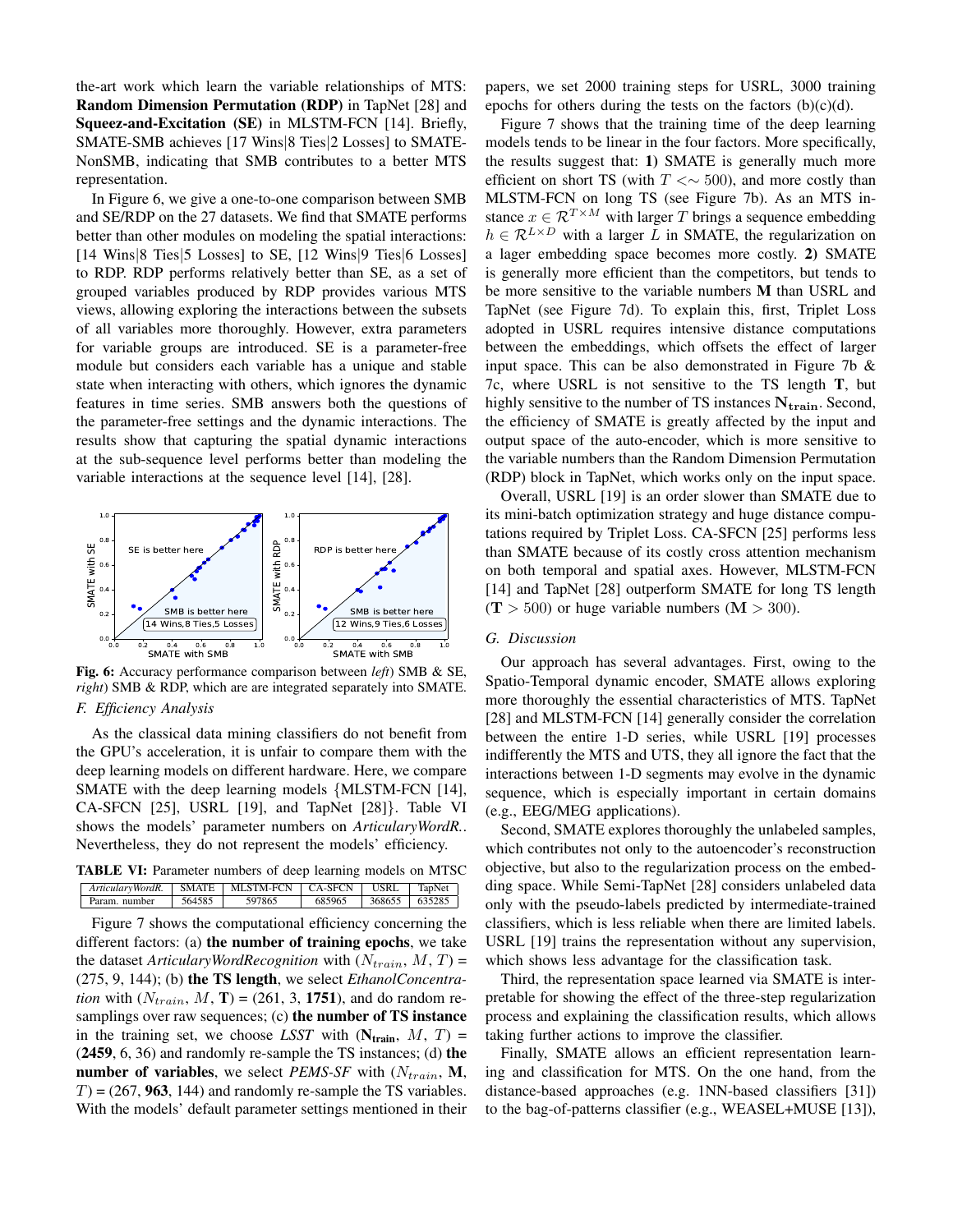

Fig. 7: Training time on four datasets with regard to: (a) the number of training epochs; (b) the TS length T; (c) the number of TS instance  $N_{\text{train}}$ ; (d) the number of variables M. We did not report the results of CA-SFCN [25] for  $M > 200$  in (d) due to the memory overflow.

the classic data mining methods always show a high time complexity [5]. On the other hand, the deep learning-based approaches show no significant efficiency advantage to SMATE due to their larger parameter space to optimize.

## VI. CONCLUSION

In this paper, we proposed SMATE, to learn the Spatialtemporal representation on weakly-labeled multivariate time series. Inside the autoencoder-based structure, the Spatialtemporal encoder maps the temporal dynamic features and the spatial dynamic interactions into a low dimensional embedding space. A semi-supervised three-step regularization process is proposed to compel the model in learning class-separable representation. The weak supervision on the embedding space allows building a reliable classifier, which is extremely valuable in real-life scenarios with label shortage issues. The results show that the evolving variable interactions (i.e., *spatial dynamics*) play an essential role in modeling multivariate time series. Moreover, SMATE allows for visual interpretability in both the learned representation and the semi-supervised representation learning process.

A recent experimental study on MTCS models has been conducted in [5]. It concludes that MTSC is still *at an earlier stage of development than univariate TSC*. For instance, existing approaches do not consider typical features of real-world data, such as missing values and unequal length time series. Hence, our future work will be oriented towards extending SMATE to support multivariate time series with missing values and unequal length. Further, we intend to improve the model by, e.g., incorporating insights from CoDATS [38] with time series domain adaptation, and from ROCKET [39] with random convolutional kernels for feature extraction.

## ACKNOWLEDGEMENTS

This research was supported by DATAIA convergence institute as part of the *Programme d'Investissement d'Avenir* (ANR-17-CONV-0003) operated by DAVID Lab, UVSQ, Université Paris-Saclay. The authors would like to thank Anthony Bagnall and his team for providing the community with valuable datasets and source codes in the UEA & UCR Time Series Classification Repository. The authors would also like to thank Eamonn Keogh for his careful review and remarks on the preliminary version of this paper, as well as Nicoleta Preda and Zaineb Chelly for their suggestions.

#### REFERENCES

- [1] L. Wei and E. Keogh, "Semi-supervised time series classification," in *Proc. ACM SIGKDD'06*.
- [2] M. N. Nguyen, X. L. Li, and S. K. Ng, "Positive unlabeled learning for time series classification," in *IJCAI*, 2011.
- [3] Y. Chen, B. Hu, E. Keogh, and G. E. A. P. A. Batista, "DTW-D: Time Series Semi-Supervised Learning from a Single Example," in *KDD'13*.
- [4] C. A. Ratanamahatana and D. Wanichsan, "Stopping Criterion Selection for Efficient Semi-supervised Time Series Classification," *Soft. Eng., Arti. Intel., Net. & Para./Distri. Comp.*, 2008.
- [5] R. A. Pasos, F. Michael, L. James, M. Matthew, and B. Anthony, "The great multivariate time series classification bake off: a review and experimental evaluation of recent algorithmic advances." *DMKD*, 2020.
- [6] Z. Wang, W. Yan, and T. Oates, "Time series classification from scratch with deep neural networks: A strong baseline," in *IJCNN*, 2017.
- [7] J. Lines, S. Taylor, and A. Bagnall, "HIVE-COTE: The Hierarchical Vote Collective of Transformation-based Ensembles for Time Series Classification," in *IEEE ICDM*, 2016.
- [8] M. S. Cetin, A. Mueen, and V. D. Calhoun, "Shapelet ensemble for multi-dimensional time series," in *SDM*, 2015.
- [9] J. Grabocka, M. Wistuba, and L. Schmidt-Thieme, "Fast classification of univariate and multivariate time series through shapelet discovery," *Knowledge and Information Systems*, vol. 49, no. 2, pp. 429–454, 2016.
- [10] R. Mousheimish, Y. Taher, and K. Zeitouni, "Automatic Learning of Predictive CEP Rules: Bridging the Gap between Data Mining and Complex Event Processing," in *DEBS*, 2017.
- [11] A. Dorle, F. Li, W. Song, and S. Li, "Learning Discriminative Virtual Sequences for Time Series Classification," in *CIKM*, 2020.
- [12] M. Gokce Baydogan, G. Runger, M. G. Baydogan, and G. Runger, "Learning a symbolic representation for multivariate time series classification," *Data Min Knowl Disc*, vol. 29, pp. 400–422, 2015.
- [13] P. Schäfer and U. Leser, "Multivariate Time Series Classification with WEASEL+MUSE," Tech. Rep., 2017.
- [14] F. Karim, S. Majumdar, H. Darabi, and S. Harford, "Multivariate lstmfcns for time series classification," *Neural Networks*, vol. 116, 2019.
- [15] Y. Zheng, Q. Liu, E. Chen, Y. Ge, and J. L. Zhao, "Time series classification using multi-channels deep convolutional neural networks," in *WAIM'14*.
- [16] Z. Che, S. Purushotham, K. Cho, D. Sontag, and Y. Liu, "Recurrent Neural Networks for Multivariate Time Series with Missing Values," *Sci. Rep.'18*.
- [17] Y. Bai, L. Wang, Z. Tao, S. Li, and Y. Fu, "Correlative Channel-Aware Fusion for Multi-View Time Series Classification," in *AAAI'21*.
- [18] Y. Bengio, A. Courville, and P. Vincent, "Representation learning: A review and new perspectives," *IEEE TPAMI'13*, pp. 1798–1828.
- [19] J.-Y. Franceschi, A. Dieuleveut, and M. Jaggi, "Unsupervised Scalable Representation Learning for Multivariate Time Series," in *NeurIPS*, 2019.
- [20] L. Wu, I. En-Hsu, Y. J. Yi, F. Xu, Q. Lei, and M. J. Witbrock, "Random Warping Series: A Random Features Method for Time-Series Embedding," in *AISTATS*, 2018.
- [21] X. Wang, A. Mueen, H. Ding, G. Trajcevski, P. Scheuermann, and E. Keogh, "Experimental comparison of representation methods and distance measures for time series data," *DMKD*, 2013.
- [22] S. Li, Y. Li, and Y. Fu, "Multi-View Time Series Classification: A Discriminative Bilinear Projection Approach," in *CIKM*, 2016.